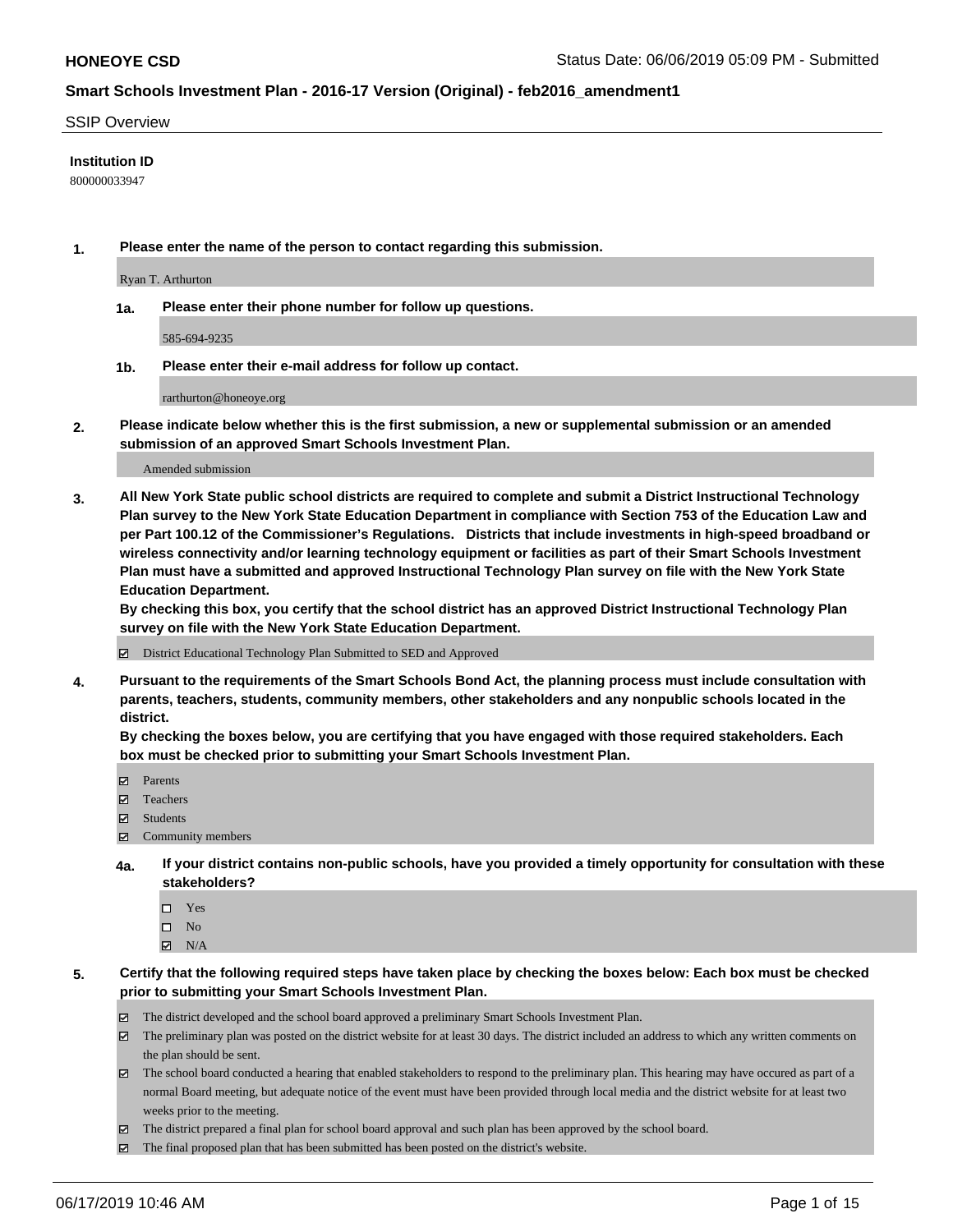SSIP Overview

**5a. Please upload the proposed Smart Schools Investment Plan (SSIP) that was posted on the district's website, along with any supporting materials. Note that this should be different than your recently submitted Educational Technology Survey. The Final SSIP, as approved by the School Board, should also be posted on the website and remain there during the course of the projects contained therein.**

SSIP #2.pdf

**5b. Enter the webpage address where the final Smart Schools Investment Plan is posted. The Plan should remain posted for the life of the included projects.**

http://www.honeoye.org/apps/pages/index.jsp?uREC\_ID=1184979&type=d&pREC\_ID=1429428

**6. Please enter an estimate of the total number of students and staff that will benefit from this Smart Schools Investment Plan based on the cumulative projects submitted to date.**

707

**7. An LEA/School District may partner with one or more other LEA/School Districts to form a consortium to pool Smart Schools Bond Act funds for a project that meets all other Smart School Bond Act requirements. Each school district participating in the consortium will need to file an approved Smart Schools Investment Plan for the project and submit a signed Memorandum of Understanding that sets forth the details of the consortium including the roles of each respective district.**

 $\Box$  The district plans to participate in a consortium to partner with other school district(s) to implement a Smart Schools project.

### **8. Please enter the name and 6-digit SED Code for each LEA/School District participating in the Consortium.**

| Partner LEA/District | <b>ISED BEDS Code</b> |
|----------------------|-----------------------|
| (No Response)        | (No Response)         |

#### **9. Please upload a signed Memorandum of Understanding with all of the participating Consortium partners.**

(No Response)

**10. Your district's Smart Schools Bond Act Allocation is:**

\$686,346

**11. Enter the budget sub-allocations by category that you are submitting for approval at this time. If you are not budgeting SSBA funds for a category, please enter 0 (zero.) If the value entered is \$0, you will not be required to complete that survey question.**

|                                       | Sub-<br>Allocations |
|---------------------------------------|---------------------|
| <b>School Connectivity</b>            | 80,000              |
| Connectivity Projects for Communities | $\overline{0}$      |
| <b>Classroom Technology</b>           | 0                   |
| Pre-Kindergarten Classrooms           | 0                   |
| Replace Transportable Classrooms      | $\Omega$            |
| High-Tech Security Features           | $\overline{0}$      |
| Totals:                               | 80,000              |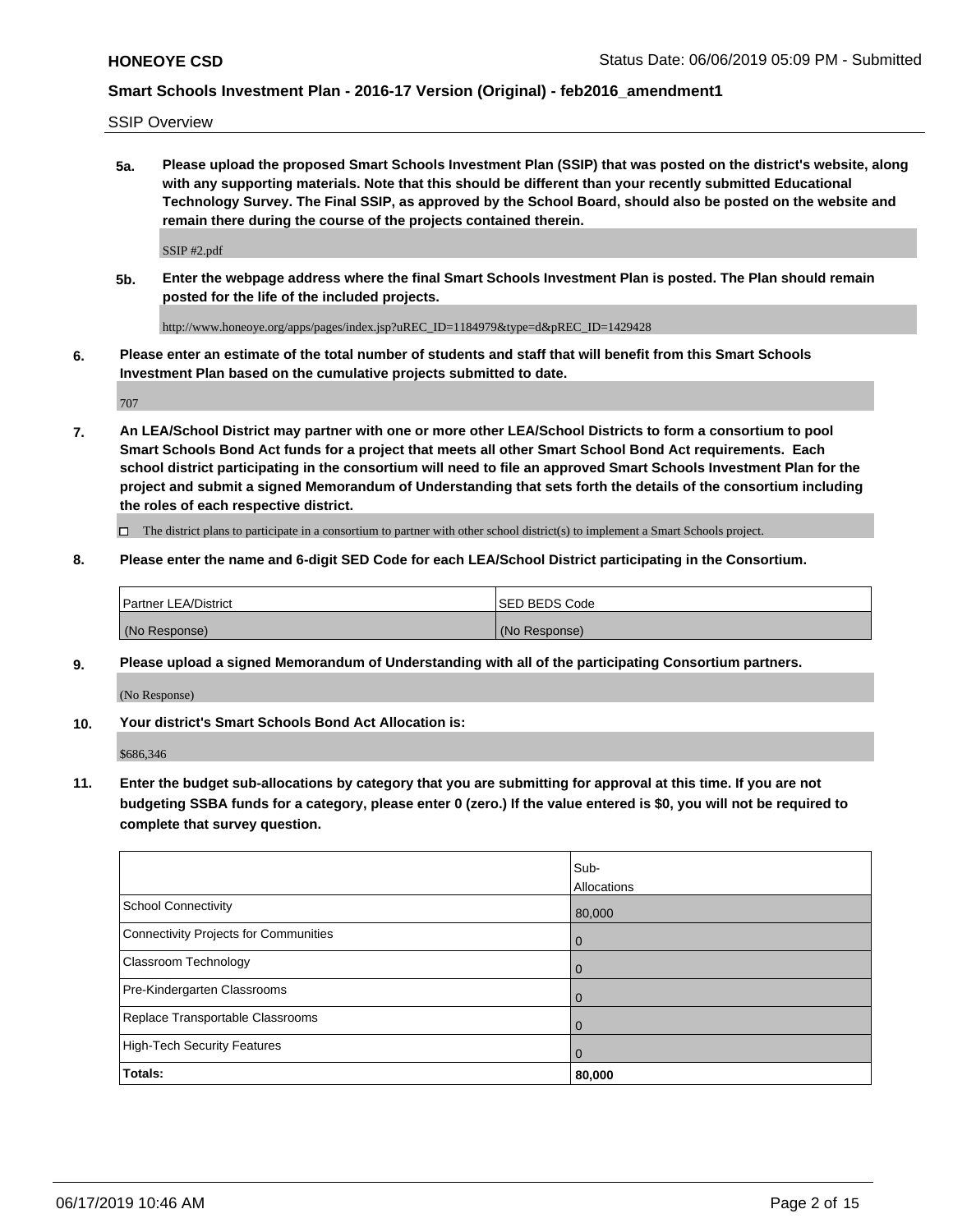School Connectivity

- **1. In order for students and faculty to receive the maximum benefit from the technology made available under the Smart Schools Bond Act, their school buildings must possess sufficient connectivity infrastructure to ensure that devices can be used during the school day. Smart Schools Investment Plans must demonstrate that:**
	- **• sufficient infrastructure that meets the Federal Communications Commission's 100 Mbps per 1,000 students standard currently exists in the buildings where new devices will be deployed, or**
	- **• is a planned use of a portion of Smart Schools Bond Act funds, or**
	- **• is under development through another funding source.**

**Smart Schools Bond Act funds used for technology infrastructure or classroom technology investments must increase the number of school buildings that meet or exceed the minimum speed standard of 100 Mbps per 1,000 students and staff within 12 months. This standard may be met on either a contracted 24/7 firm service or a "burstable" capability. If the standard is met under the burstable criteria, it must be:**

**1. Specifically codified in a service contract with a provider, and**

**2. Guaranteed to be available to all students and devices as needed, particularly during periods of high demand, such as computer-based testing (CBT) periods.**

**Please describe how your district already meets or is planning to meet this standard within 12 months of plan submission.**

(No Response)

**1a. If a district believes that it will be impossible to meet this standard within 12 months, it may apply for a waiver of this requirement, as described on the Smart Schools website. The waiver must be filed and approved by SED prior to submitting this survey.**

 $\Box$  By checking this box, you are certifying that the school district has an approved waiver of this requirement on file with the New York State Education Department.

#### **2. Connectivity Speed Calculator (Required)**

|                         | I Number of<br><b>Students</b> | Multiply by<br>100 Kbps | Divide by 1000 Current Speed<br>to Convert to<br>Required<br>Speed in Mb | lin Mb           | Expected<br>Speed to be<br>Attained Within   Required<br>12 Months | <b>Expected Date</b><br>When<br>Speed Will be<br><b>Met</b> |
|-------------------------|--------------------------------|-------------------------|--------------------------------------------------------------------------|------------------|--------------------------------------------------------------------|-------------------------------------------------------------|
| <b>Calculated Speed</b> | (No<br>Response)               | (No Response)           | (No<br>Response)                                                         | (No<br>Response) | (No<br>Response)                                                   | (No<br>Response)                                            |

## **3. Describe how you intend to use Smart Schools Bond Act funds for high-speed broadband and/or wireless connectivity projects in school buildings.**

Due to a finding in the OSC Audit, the district needs to allocate funds to buy computer servers and POE Switches in order to fully comply. There are currently computers unable to be controlled because they are not on the existing network, this is due to older servers not being able to handle the authentication software required.

**4. Describe the linkage between the district's District Instructional Technology Plan and the proposed projects. (There should be a link between your response to this question and your response to Question 1 in Part E. Curriculum and Instruction "What are the district's plans to use digital connectivity and technology to improve teaching and learning?)**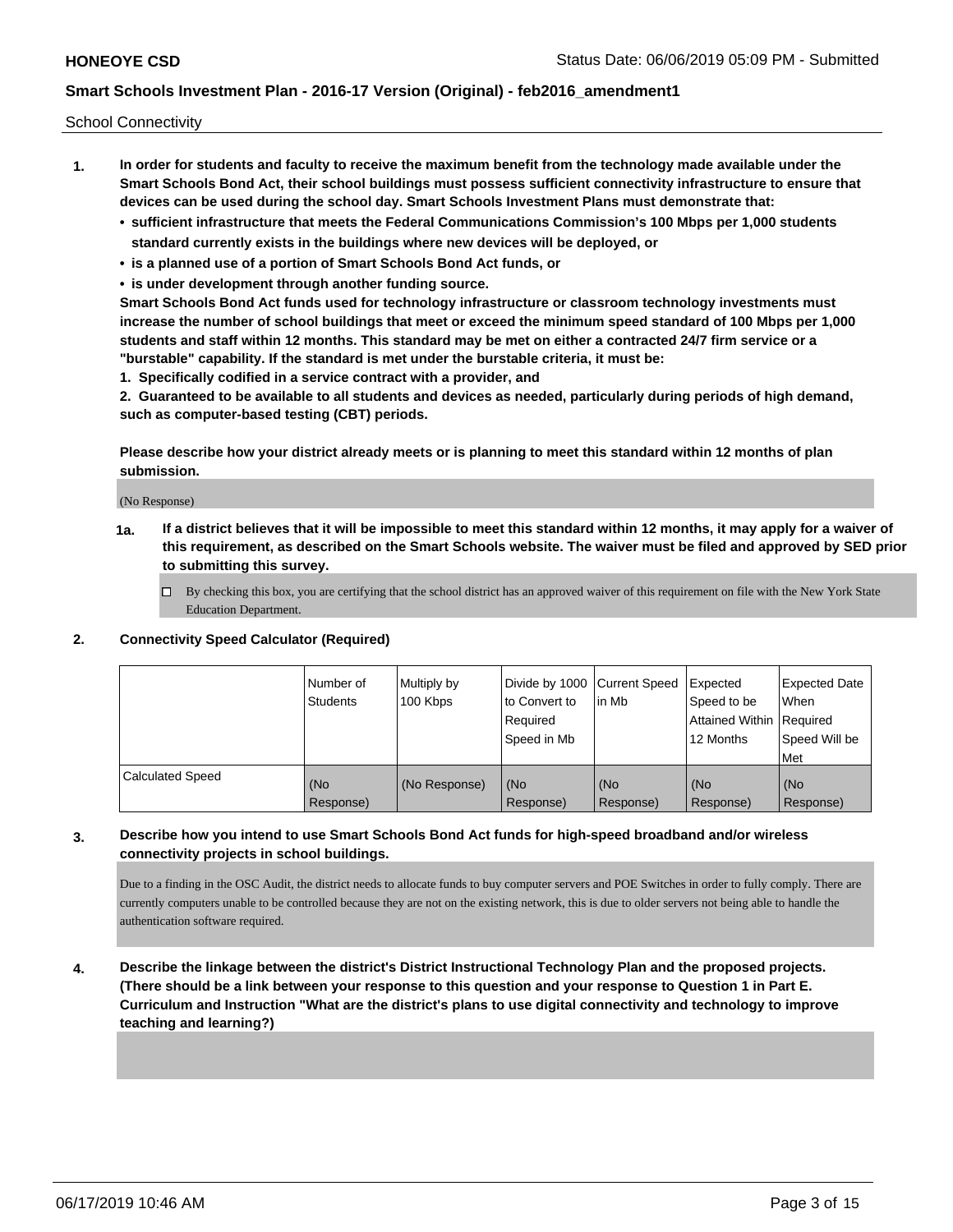School Connectivity

**5. If the district wishes to have students and staff access the Internet from wireless devices within the school building, or in close proximity to it, it must first ensure that it has a robust Wi-Fi network in place that has sufficient bandwidth to meet user demand.**

**Please describe how you have quantified this demand and how you plan to meet this demand.**

(No Response)

**6. As indicated on Page 5 of the guidance, the Office of Facilities Planning will have to conduct a preliminary review of all capital projects, including connectivity projects.**

**Please indicate on a separate row each project number given to you by the Office of Facilities Planning.**

| Project Number        |  |
|-----------------------|--|
| 43-14-01-04-0-001-BA2 |  |

**7. Certain high-tech security and connectivity infrastructure projects may be eligible for an expedited review process as determined by the Office of Facilities Planning.**

**Was your project deemed eligible for streamlined review?**

Yes

**7a. Districts that choose the Streamlined Review Process will be required to certify that they have reviewed all installations with their licensed architect or engineer of record and provide that person's name and license number. The licensed professional must review the products and proposed method of installation prior to implementation and review the work during and after completion in order to affirm that the work was codecompliant, if requested.**

I certify that I have reviewed all installations with a licensed architect or engineer of record.

**8. Include the name and license number of the architect or engineer of record.**

| Name                | License Number |
|---------------------|----------------|
| <b>Howard Waltz</b> | 27840          |

**9. If you are submitting an allocation for School Connectivity complete this table.**

**Note that the calculated Total at the bottom of the table must equal the Total allocation for this category that you entered in the SSIP Overview overall budget.** 

|                                                   | Sub-              |
|---------------------------------------------------|-------------------|
|                                                   | <b>Allocation</b> |
| Network/Access Costs                              | (No Response)     |
| Outside Plant Costs                               | (No Response)     |
| <b>School Internal Connections and Components</b> | 73,000            |
| <b>Professional Services</b>                      | 7,000             |
| Testing                                           | (No Response)     |
| <b>Other Upfront Costs</b>                        | (No Response)     |
| <b>Other Costs</b>                                | (No Response)     |
| Totals:                                           | 80,000            |

**10. Please detail the type, quantity, per unit cost and total cost of the eligible items under each sub-category. This is**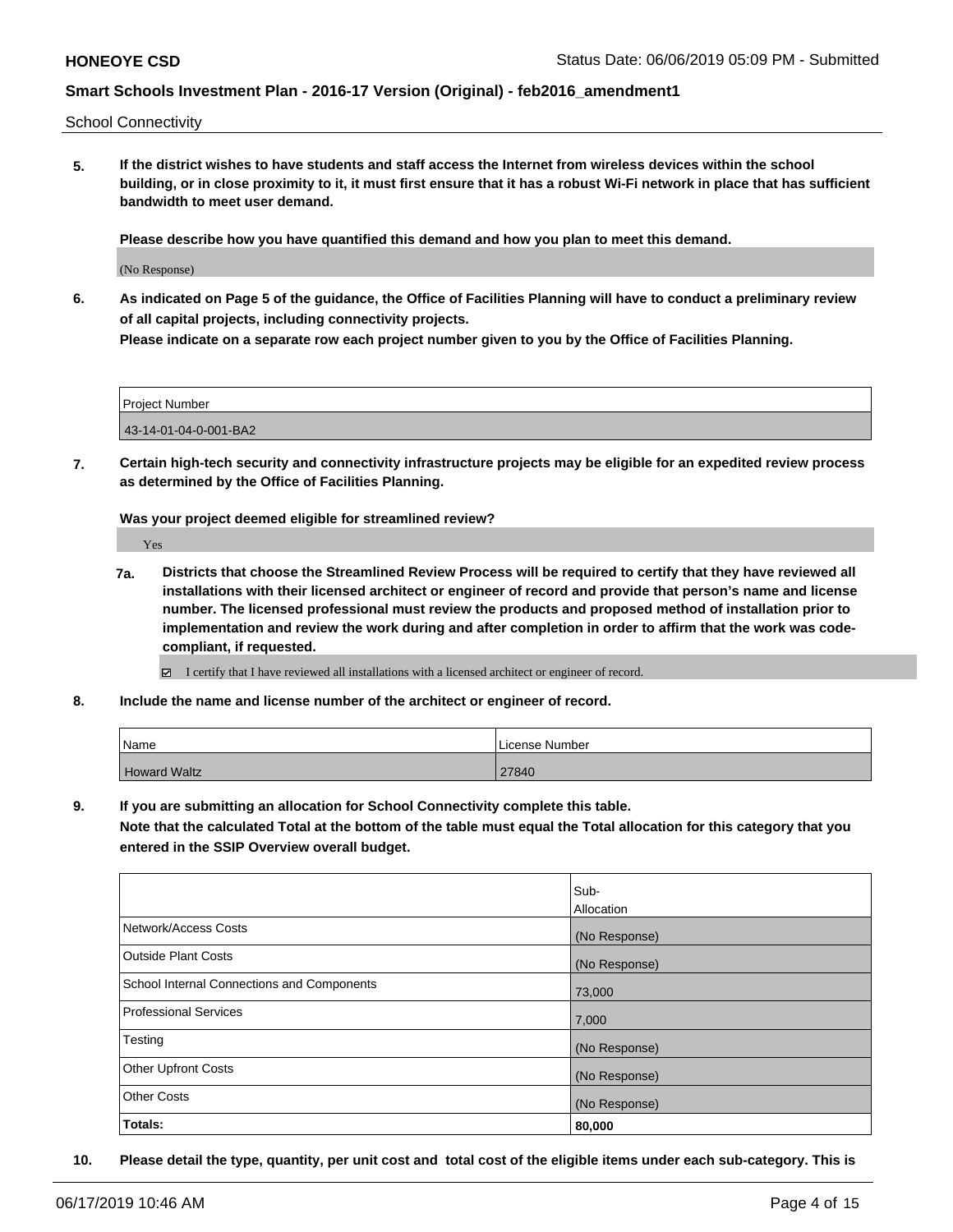School Connectivity

**especially important for any expenditures listed under the "Other" category. All expenditures must be eligible for tax-exempt financing to be reimbursed through the SSBA. Sufficient detail must be provided so that we can verify this is the case. If you have any questions, please contact us directly through smartschools@nysed.gov. NOTE: Wireless Access Points should be included in this category, not under Classroom Educational Technology, except those that will be loaned/purchased for nonpublic schools. Add rows under each sub-category for additional items, as needed.**

| Select the allowable expenditure<br>type. | Item to be purchased | Quantity | Cost per Item | <b>Total Cost</b> |
|-------------------------------------------|----------------------|----------|---------------|-------------------|
| Repeat to add another item under          |                      |          |               |                   |
| each type.                                |                      |          |               |                   |
| Connections/Components                    | 48 PoE switches      | 5        | 5,000         | 25,000            |
| <b>Professional Services</b>              | switch install       | 5        | 200           | 1,000             |
| <b>Professional Services</b>              | server install       | 3        | 2,000         | 6,000             |
| <b>Connections/Components</b>             | computer servers     | 3        | 16,000        | 48,000            |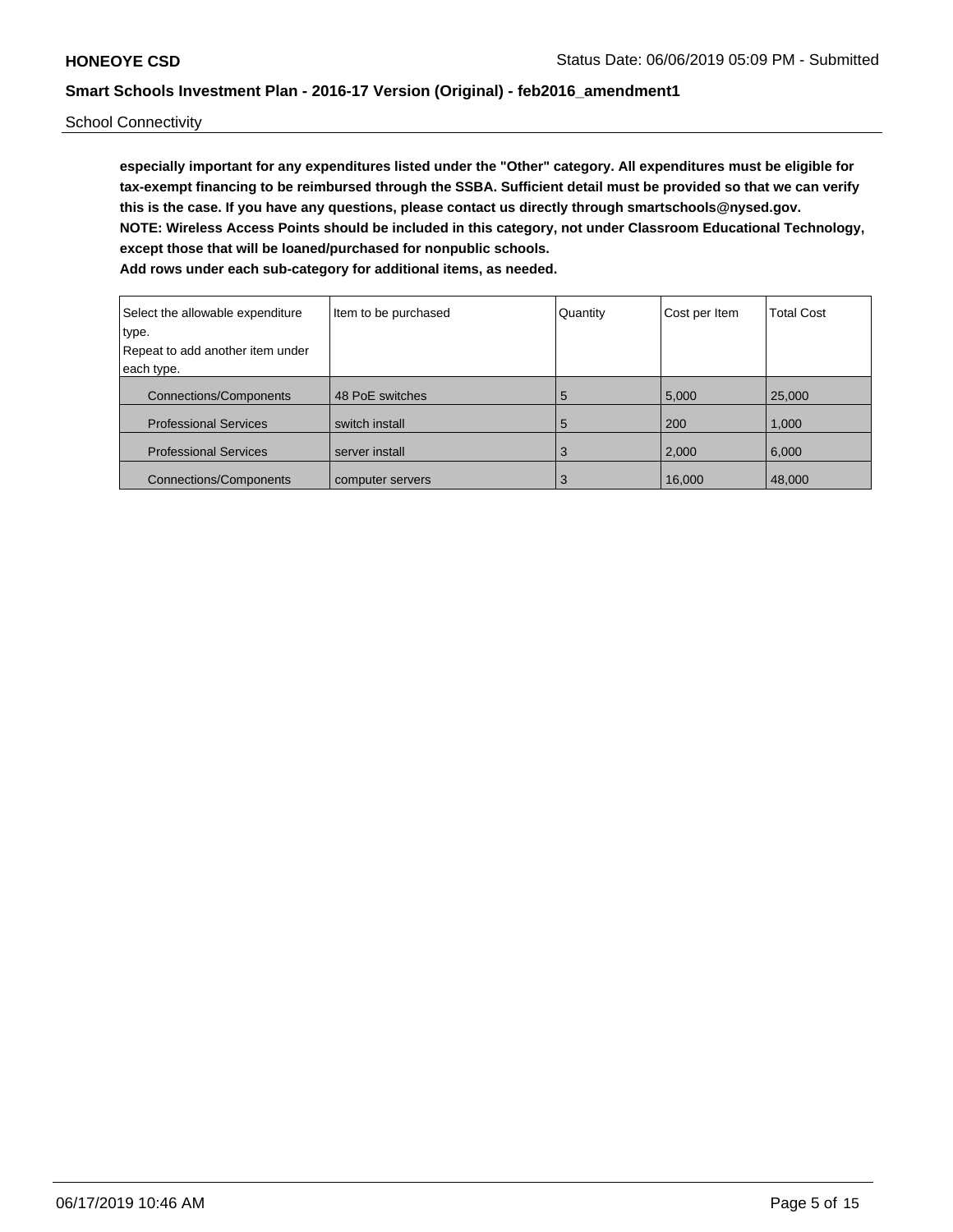Community Connectivity (Broadband and Wireless)

**1. Describe how you intend to use Smart Schools Bond Act funds for high-speed broadband and/or wireless connectivity projects in the community.**

(No Response)

**2. Please describe how the proposed project(s) will promote student achievement and increase student and/or staff access to the Internet in a manner that enhances student learning and/or instruction outside of the school day and/or school building.**

(No Response)

**3. Community connectivity projects must comply with all the necessary local building codes and regulations (building and related permits are not required prior to plan submission).**

 $\Box$  I certify that we will comply with all the necessary local building codes and regulations.

**4. Please describe the physical location of the proposed investment.**

(No Response)

**5. Please provide the initial list of partners participating in the Community Connectivity Broadband Project, along with their Federal Tax Identification (Employer Identification) number.**

| <b>Project Partners</b> | Federal ID#   |
|-------------------------|---------------|
| (No Response)           | (No Response) |

**6. If you are submitting an allocation for Community Connectivity, complete this table.**

**Note that the calculated Total at the bottom of the table must equal the Total allocation for this category that you entered in the SSIP Overview overall budget.**

|                                    | Sub-Allocation |
|------------------------------------|----------------|
| Network/Access Costs               | (No Response)  |
| <b>Outside Plant Costs</b>         | (No Response)  |
| <b>Tower Costs</b>                 | (No Response)  |
| <b>Customer Premises Equipment</b> | (No Response)  |
| <b>Professional Services</b>       | (No Response)  |
| Testing                            | (No Response)  |
| <b>Other Upfront Costs</b>         | (No Response)  |
| <b>Other Costs</b>                 | (No Response)  |
| Totals:                            | 0              |

**7. Please detail the type, quantity, per unit cost and total cost of the eligible items under each sub-category. This is especially important for any expenditures listed under the "Other" category. All expenditures must be capital-bond eligible to be reimbursed through the SSBA. If you have any questions, please contact us directly through smartschools@nysed.gov.**

| Select the allowable expenditure | Item to be purchased | Quantity      | Cost per Item | <b>Total Cost</b> |
|----------------------------------|----------------------|---------------|---------------|-------------------|
| type.                            |                      |               |               |                   |
| Repeat to add another item under |                      |               |               |                   |
| each type.                       |                      |               |               |                   |
| (No Response)                    | (No Response)        | (No Response) | (No Response) | (No Response)     |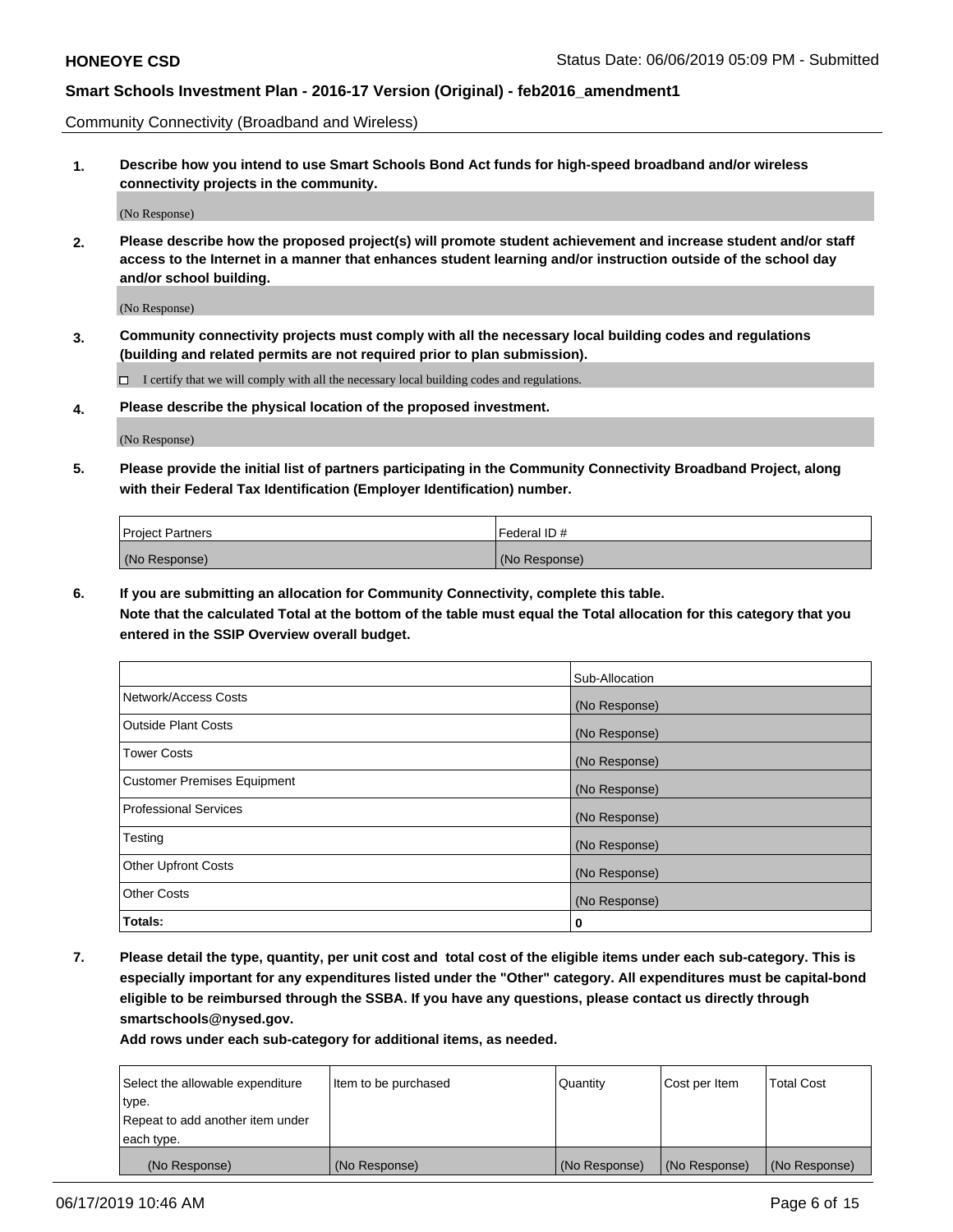### Classroom Learning Technology

**1. In order for students and faculty to receive the maximum benefit from the technology made available under the Smart Schools Bond Act, their school buildings must possess sufficient connectivity infrastructure to ensure that devices can be used during the school day. Smart Schools Investment Plans must demonstrate that sufficient infrastructure that meets the Federal Communications Commission's 100 Mbps per 1,000 students standard currently exists in the buildings where new devices will be deployed, or is a planned use of a portion of Smart Schools Bond Act funds, or is under development through another funding source. Smart Schools Bond Act funds used for technology infrastructure or classroom technology investments must increase the number of school buildings that meet or exceed the minimum speed standard of 100 Mbps per 1,000 students and staff within 12 months. This standard may be met on either a contracted 24/7 firm service or a**

**"burstable" capability. If the standard is met under the burstable criteria, it must be:**

**1. Specifically codified in a service contract with a provider, and**

**2. Guaranteed to be available to all students and devices as needed, particularly during periods of high demand, such as computer-based testing (CBT) periods.**

**Please describe how your district already meets or is planning to meet this standard within 12 months of plan submission.**

(No Response)

- **1a. If a district believes that it will be impossible to meet this standard within 12 months, it may apply for a waiver of this requirement, as described on the Smart Schools website. The waiver must be filed and approved by SED prior to submitting this survey.**
	- By checking this box, you are certifying that the school district has an approved waiver of this requirement on file with the New York State Education Department.

### **2. Connectivity Speed Calculator (Required)**

|                         | I Number of<br>Students | Multiply by<br>100 Kbps | to Convert to<br>Required<br>Speed in Mb | Divide by 1000 Current Speed Expected<br>lin Mb | Speed to be<br>Attained Within Required<br>12 Months | <b>Expected Date</b><br>When<br>Speed Will be<br>Met |
|-------------------------|-------------------------|-------------------------|------------------------------------------|-------------------------------------------------|------------------------------------------------------|------------------------------------------------------|
| <b>Calculated Speed</b> | (No<br>Response)        | (No Response)           | (No<br>Response)                         | (No<br>Response)                                | (No<br>Response)                                     | (No<br>Response)                                     |

**3. If the district wishes to have students and staff access the Internet from wireless devices within the school building, or in close proximity to it, it must first ensure that it has a robust Wi-Fi network in place that has sufficient bandwidth to meet user demand.**

**Please describe how you have quantified this demand and how you plan to meet this demand.**

(No Response)

**4. All New York State public school districts are required to complete and submit an Instructional Technology Plan survey to the New York State Education Department in compliance with Section 753 of the Education Law and per Part 100.12 of the Commissioner's Regulations.**

**Districts that include educational technology purchases as part of their Smart Schools Investment Plan must have a submitted and approved Instructional Technology Plan survey on file with the New York State Education Department.**

- $\Box$  By checking this box, you are certifying that the school district has an approved Instructional Technology Plan survey on file with the New York State Education Department.
- **5. Describe the devices you intend to purchase and their compatibility with existing or planned platforms or systems. Specifically address the adequacy of each facility's electrical, HVAC and other infrastructure necessary to install and support the operation of the planned technology.**

(No Response)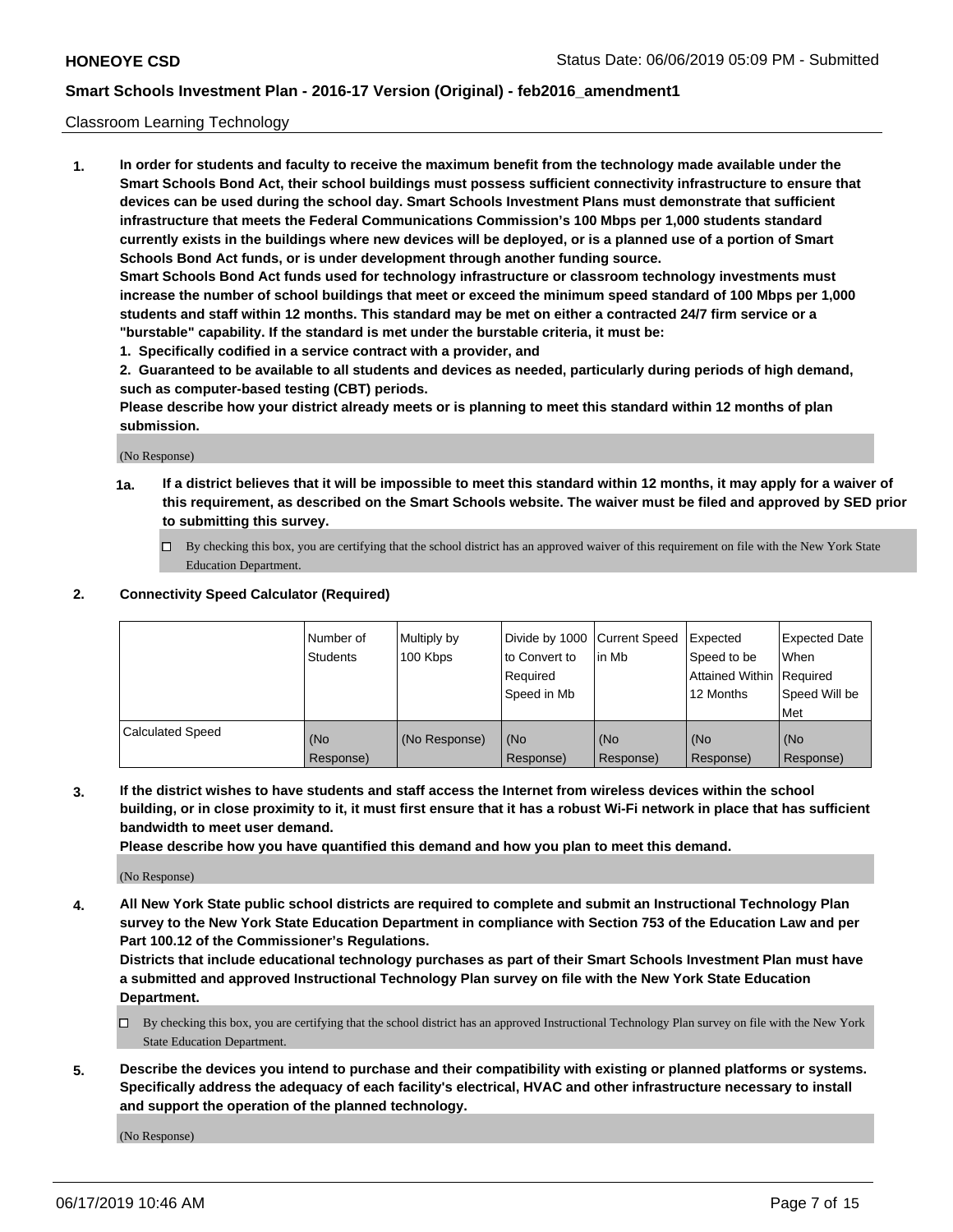### Classroom Learning Technology

- **6. Describe how the proposed technology purchases will:**
	- **> enhance differentiated instruction;**
	- **> expand student learning inside and outside the classroom;**
	- **> benefit students with disabilities and English language learners; and**
	- **> contribute to the reduction of other learning gaps that have been identified within the district.**

**The expectation is that districts will place a priority on addressing the needs of students who struggle to succeed in a rigorous curriculum. Responses in this section should specifically address this concern and align with the district's Instructional Technology Plan (in particular Question 2 of E. Curriculum and Instruction: "Does the district's instructional technology plan address the needs of students with disabilities to ensure equitable access to instruction, materials and assessments?" and Question 3 of the same section: "Does the district's instructional technology plan address the provision of assistive technology specifically for students with disabilities to ensure access to and participation in the general curriculum?"**

**7. Where appropriate, describe how the proposed technology purchases will enhance ongoing communication with parents and other stakeholders and help the district facilitate technology-based regional partnerships, including distance learning and other efforts.**

(No Response)

**8. Describe the district's plan to provide professional development to ensure that administrators, teachers and staff can employ the technology purchased to enhance instruction successfully.**

**Note: This response should be aligned and expanded upon in accordance with your district's response to Question 1 of F. Professional Development of your Instructional Technology Plan: "Please provide a summary of professional development offered to teachers and staff, for the time period covered by this plan, to support technology to enhance teaching and learning. Please include topics, audience and method of delivery within your summary."**

(No Response)

**9. Districts must contact the SUNY/CUNY teacher preparation program that supplies the largest number of the district's new teachers to request advice on innovative uses and best practices at the intersection of pedagogy and educational technology.**

By checking this box, you certify that you have contacted the SUNY/CUNY teacher preparation program that supplies the largest number of your new teachers to request advice on these issues.

**9a. Please enter the name of the SUNY or CUNY Institution that you contacted.**

(No Response)

**9b. Enter the primary Institution phone number.**

(No Response)

**9c. Enter the name of the contact person with whom you consulted and/or will be collaborating with on innovative uses of technology and best practices.**

(No Response)

**10. A district whose Smart Schools Investment Plan proposes the purchase of technology devices and other hardware must account for nonpublic schools in the district.**

**Are there nonpublic schools within your school district?**

Yes

 $\boxtimes$  No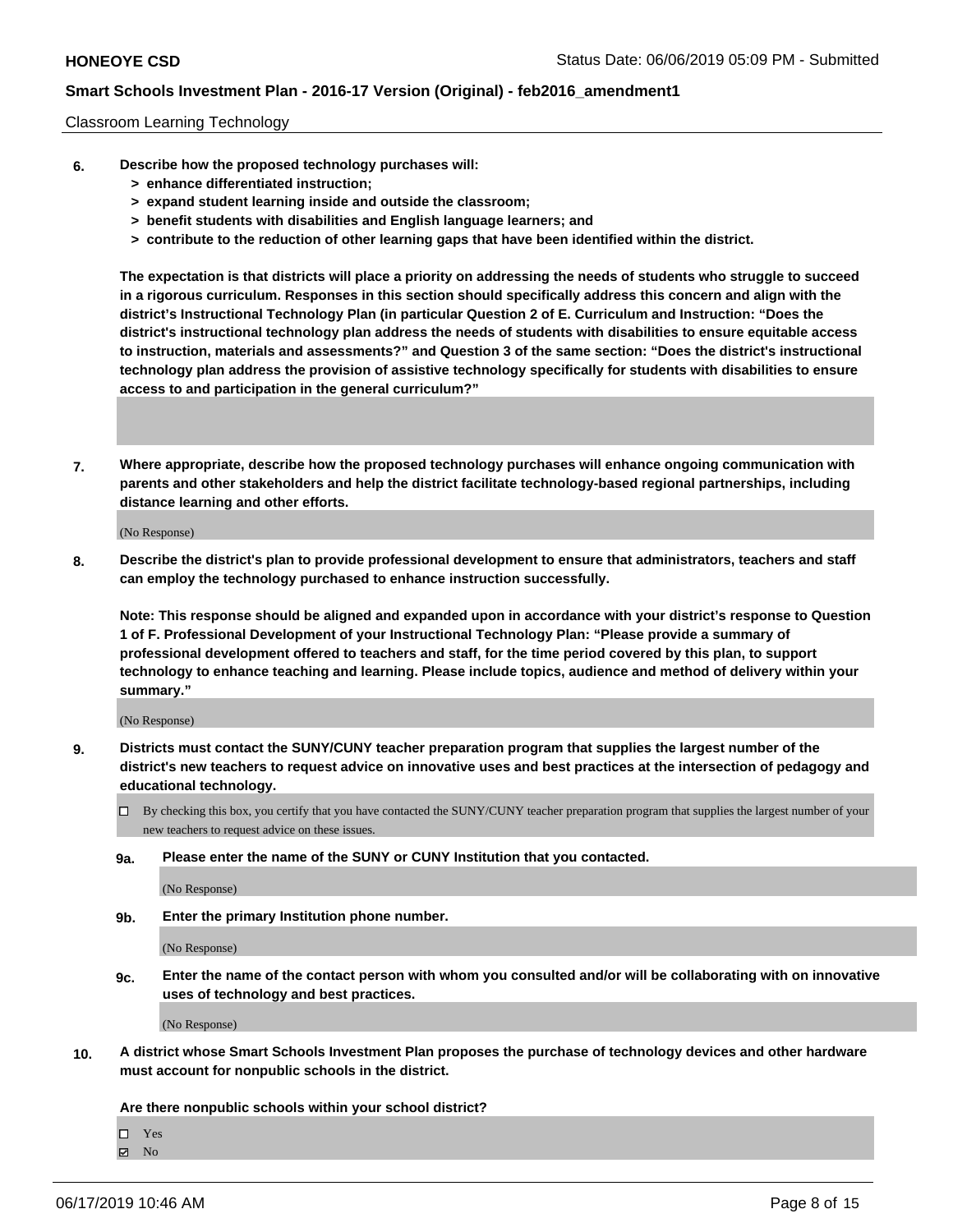Classroom Learning Technology

### **11. Nonpublic Classroom Technology Loan Calculator**

**The Smart Schools Bond Act provides that any Classroom Learning Technology purchases made using Smart Schools funds shall be lent, upon request, to nonpublic schools in the district. However, no school district shall be required to loan technology in amounts greater than the total obtained and spent on technology pursuant to the Smart Schools Bond Act and the value of such loan may not exceed the total of \$250 multiplied by the nonpublic school enrollment in the base year at the time of enactment. See:**

**http://www.p12.nysed.gov/mgtserv/smart\_schools/docs/Smart\_Schools\_Bond\_Act\_Guidance\_04.27.15\_Final.pdf.**

|                                         | 1. Classroom<br>Technology<br>Sub-allocation | l 2. Public<br>l Enrollment<br>$(2014 - 15)$ | l 3. Nonpublic<br>Enrollment<br>(2014-15) | 4. Sum of<br>Public and<br>l Nonpublic<br>Enrollment | 15. Total Per<br>Pupil Sub-<br>allocation | 6. Total<br>Nonpublic Loan<br>Amount                                                          |
|-----------------------------------------|----------------------------------------------|----------------------------------------------|-------------------------------------------|------------------------------------------------------|-------------------------------------------|-----------------------------------------------------------------------------------------------|
| Calculated Nonpublic Loan<br>l Amount i |                                              |                                              |                                           |                                                      |                                           | (No Response)   (No Response)   (No Response)   (No Response)   (No Response)   (No Response) |

**12. To ensure the sustainability of technology purchases made with Smart Schools funds, districts must demonstrate a long-term plan to maintain and replace technology purchases supported by Smart Schools Bond Act funds. This sustainability plan shall demonstrate a district's capacity to support recurring costs of use that are ineligible for Smart Schools Bond Act funding such as device maintenance, technical support, Internet and wireless fees, maintenance of hotspots, staff professional development, building maintenance and the replacement of incidental items. Further, such a sustainability plan shall include a long-term plan for the replacement of purchased devices and equipment at the end of their useful life with other funding sources.**

 $\boxtimes$  By checking this box, you certify that the district has a sustainability plan as described above.

**13. Districts must ensure that devices purchased with Smart Schools Bond funds will be distributed, prepared for use, maintained and supported appropriately. Districts must maintain detailed device inventories in accordance with generally accepted accounting principles.**

By checking this box, you certify that the district has a distribution and inventory management plan and system in place.

**14. If you are submitting an allocation for Classroom Learning Technology complete this table. Note that the calculated Total at the bottom of the table must equal the Total allocation for this category that you entered in the SSIP Overview overall budget.**

|                          | Sub-Allocation |
|--------------------------|----------------|
| Interactive Whiteboards  |                |
| <b>Computer Servers</b>  |                |
| <b>Desktop Computers</b> |                |
| Laptop Computers         |                |
| <b>Tablet Computers</b>  |                |
| <b>Other Costs</b>       |                |
| <b>Totals:</b>           | 0              |

**15. Please detail the type, quantity, per unit cost and total cost of the eligible items under each sub-category. This is especially important for any expenditures listed under the "Other" category. All expenditures must be capital-bond eligible to be reimbursed through the SSBA. If you have any questions, please contact us directly through smartschools@nysed.gov.**

**Please specify in the "Item to be Purchased" field which specific expenditures and items are planned to meet the district's nonpublic loan requirement, if applicable.**

**NOTE: Wireless Access Points that will be loaned/purchased for nonpublic schools should ONLY be included in**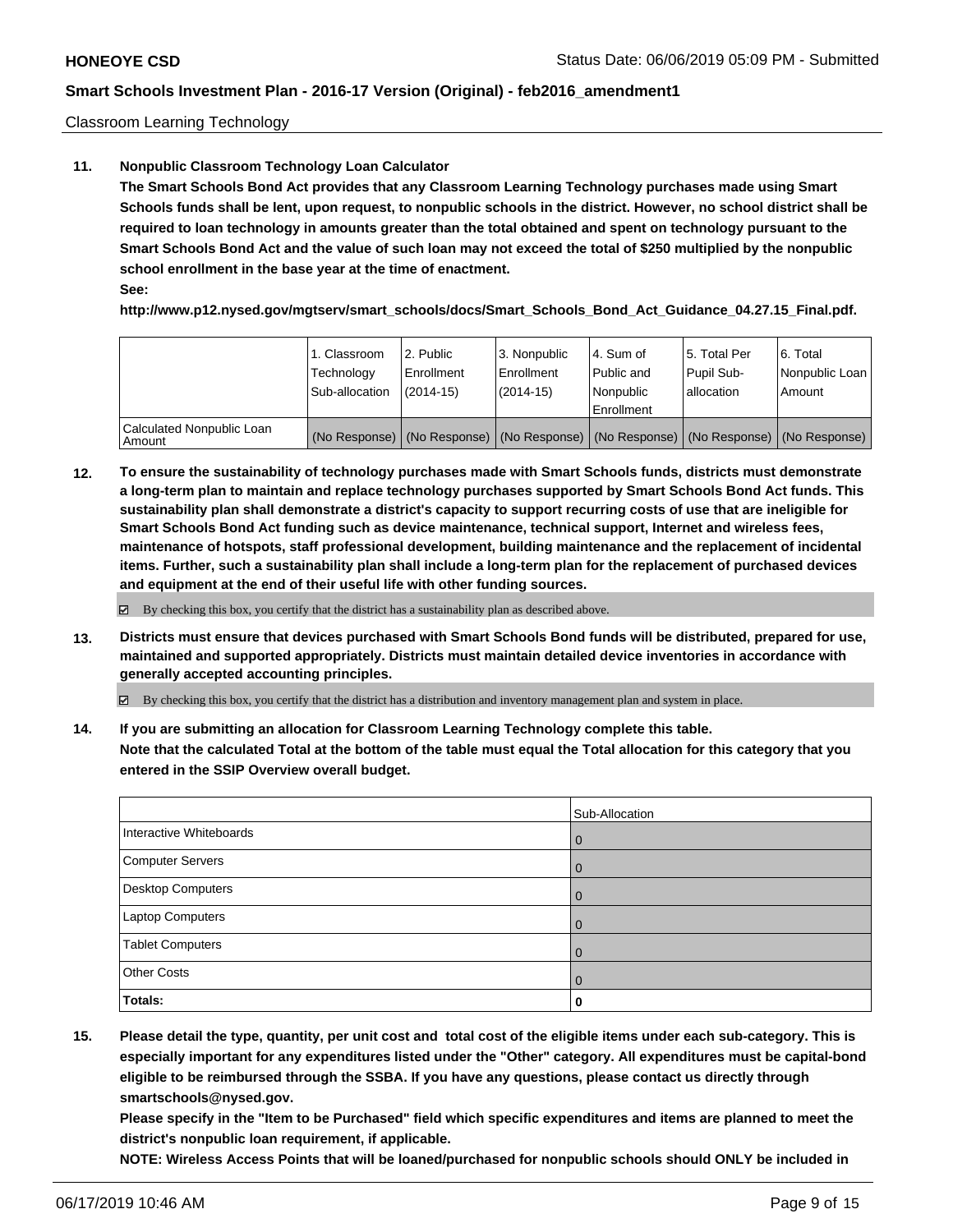Classroom Learning Technology

# **this category, not under School Connectivity, where public school districts would list them. Add rows under each sub-category for additional items, as needed.**

| Select the allowable expenditure | I Item to be Purchased | <b>Quantity</b> | Cost per Item | <b>Total Cost</b> |
|----------------------------------|------------------------|-----------------|---------------|-------------------|
| type.                            |                        |                 |               |                   |
| Repeat to add another item under |                        |                 |               |                   |
| each type.                       |                        |                 |               |                   |
| (No Response)                    | (No Response)          | (No Response)   | (No Response) | (No Response)     |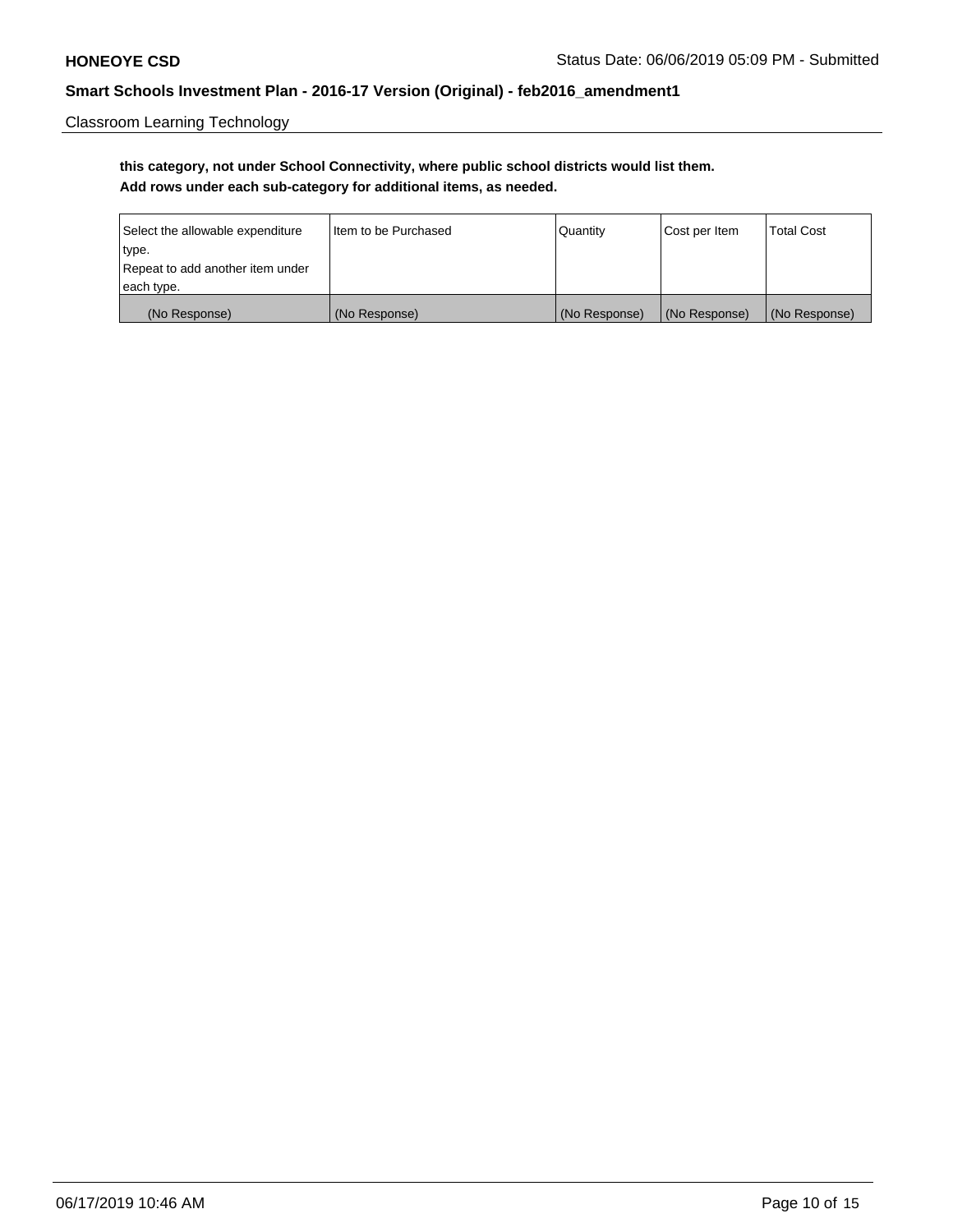#### Pre-Kindergarten Classrooms

**1. Provide information regarding how and where the district is currently serving pre-kindergarten students and justify the need for additional space with enrollment projections over 3 years.**

(No Response)

- **2. Describe the district's plan to construct, enhance or modernize education facilities to accommodate prekindergarten programs. Such plans must include:**
	- **Specific descriptions of what the district intends to do to each space;**
	- **An affirmation that pre-kindergarten classrooms will contain a minimum of 900 square feet per classroom;**
	- **The number of classrooms involved;**
	- **The approximate construction costs per classroom; and**
	- **Confirmation that the space is district-owned or has a long-term lease that exceeds the probable useful life of the improvements.**

(No Response)

**3. Smart Schools Bond Act funds may only be used for capital construction costs. Describe the type and amount of additional funds that will be required to support ineligible ongoing costs (e.g. instruction, supplies) associated with any additional pre-kindergarten classrooms that the district plans to add.**

(No Response)

**4. All plans and specifications for the erection, repair, enlargement or remodeling of school buildings in any public school district in the State must be reviewed and approved by the Commissioner. Districts that plan capital projects using their Smart Schools Bond Act funds will undergo a Preliminary Review Process by the Office of Facilities Planning.**

**Please indicate on a separate row each project number given to you by the Office of Facilities Planning.**

| Project Number |  |
|----------------|--|
| (No Response)  |  |
|                |  |

**5. If you have made an allocation for Pre-Kindergarten Classrooms, complete this table.**

**Note that the calculated Total at the bottom of the table must equal the Total allocation for this category that you entered in the SSIP Overview overall budget.**

|                                          | Sub-Allocation |
|------------------------------------------|----------------|
| Construct Pre-K Classrooms               | (No Response)  |
| Enhance/Modernize Educational Facilities | (No Response)  |
| <b>Other Costs</b>                       | (No Response)  |
| Totals:                                  | 0              |

**6. Please detail the type, quantity, per unit cost and total cost of the eligible items under each sub-category. This is especially important for any expenditures listed under the "Other" category. All expenditures must be capital-bond eligible to be reimbursed through the SSBA. If you have any questions, please contact us directly through smartschools@nysed.gov.**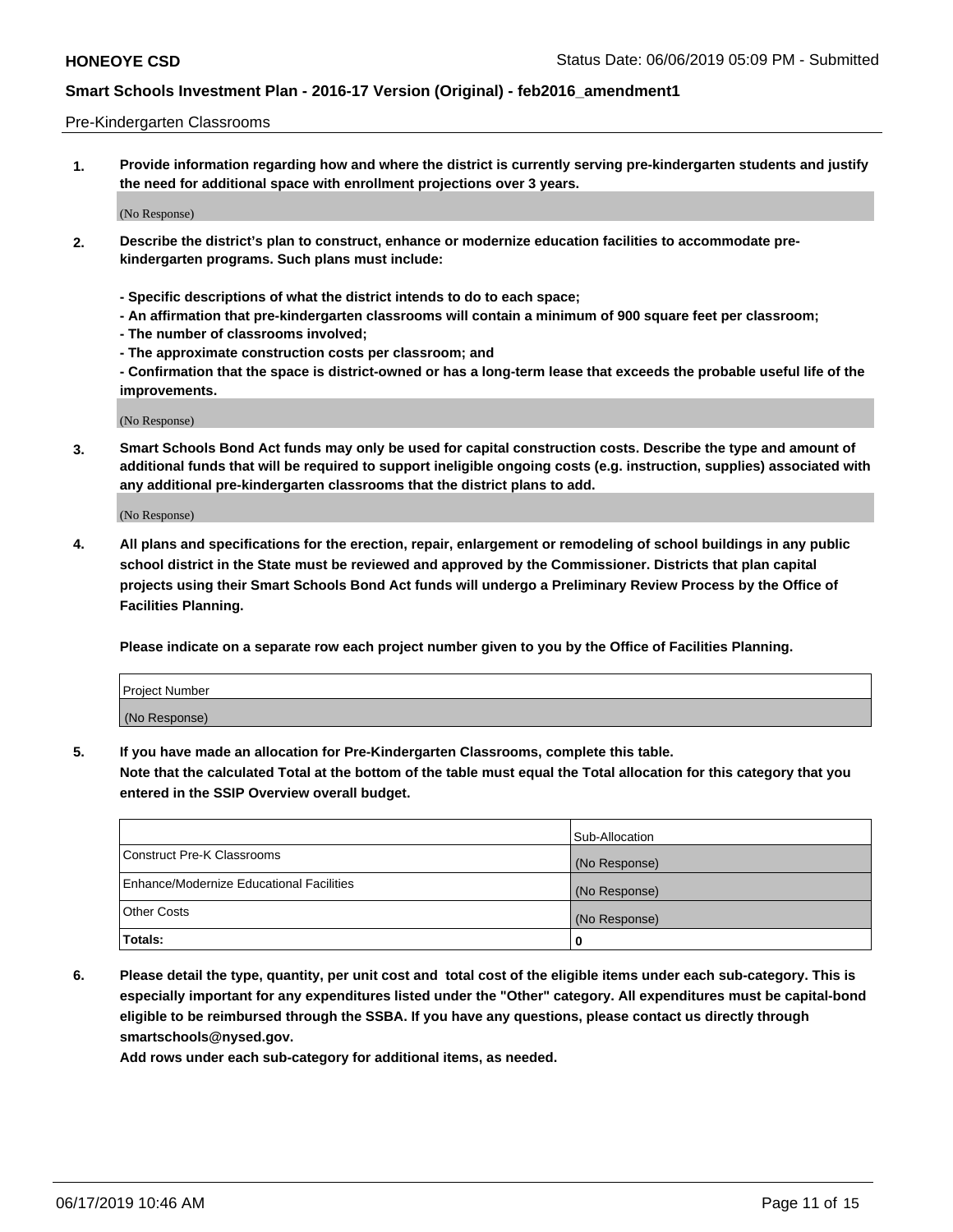Pre-Kindergarten Classrooms

| Select the allowable expenditure | Item to be purchased | Quantity      | Cost per Item | <b>Total Cost</b> |
|----------------------------------|----------------------|---------------|---------------|-------------------|
| type.                            |                      |               |               |                   |
| Repeat to add another item under |                      |               |               |                   |
| each type.                       |                      |               |               |                   |
| (No Response)                    | (No Response)        | (No Response) | (No Response) | (No Response)     |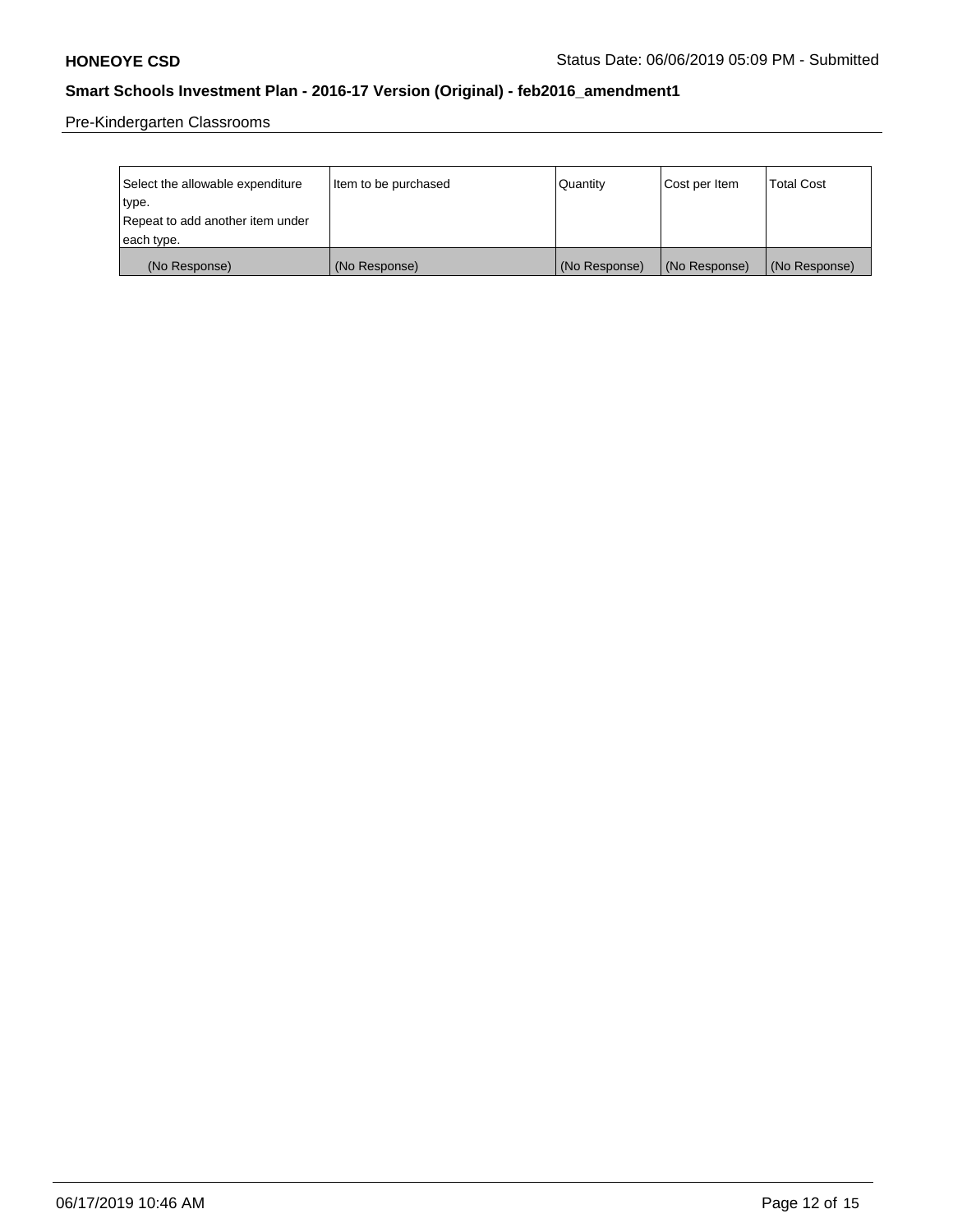Replace Transportable Classrooms

**1. Describe the district's plan to construct, enhance or modernize education facilities to provide high-quality instructional space by replacing transportable classrooms.**

(No Response)

**2. All plans and specifications for the erection, repair, enlargement or remodeling of school buildings in any public school district in the State must be reviewed and approved by the Commissioner. Districts that plan capital projects using their Smart Schools Bond Act funds will undergo a Preliminary Review Process by the Office of Facilities Planning.**

**Please indicate on a separate row each project number given to you by the Office of Facilities Planning.**

| Project Number |  |
|----------------|--|
|                |  |
|                |  |
|                |  |
|                |  |
| (No Response)  |  |
|                |  |
|                |  |
|                |  |

**3. For large projects that seek to blend Smart Schools Bond Act dollars with other funds, please note that Smart Schools Bond Act funds can be allocated on a pro rata basis depending on the number of new classrooms built that directly replace transportable classroom units.**

**If a district seeks to blend Smart Schools Bond Act dollars with other funds describe below what other funds are being used and what portion of the money will be Smart Schools Bond Act funds.**

(No Response)

**4. If you have made an allocation for Replace Transportable Classrooms, complete this table. Note that the calculated Total at the bottom of the table must equal the Total allocation for this category that you entered in the SSIP Overview overall budget.**

|                                                | Sub-Allocation |
|------------------------------------------------|----------------|
| Construct New Instructional Space              | (No Response)  |
| Enhance/Modernize Existing Instructional Space | (No Response)  |
| <b>Other Costs</b>                             | (No Response)  |
| Totals:                                        | 0              |

**5. Please detail the type, quantity, per unit cost and total cost of the eligible items under each sub-category. This is especially important for any expenditures listed under the "Other" category. All expenditures must be capital-bond eligible to be reimbursed through the SSBA. If you have any questions, please contact us directly through smartschools@nysed.gov.**

| Select the allowable expenditure | Item to be purchased | l Quantitv    | Cost per Item | <b>Total Cost</b> |
|----------------------------------|----------------------|---------------|---------------|-------------------|
| type.                            |                      |               |               |                   |
| Repeat to add another item under |                      |               |               |                   |
| each type.                       |                      |               |               |                   |
| (No Response)                    | (No Response)        | (No Response) | (No Response) | (No Response)     |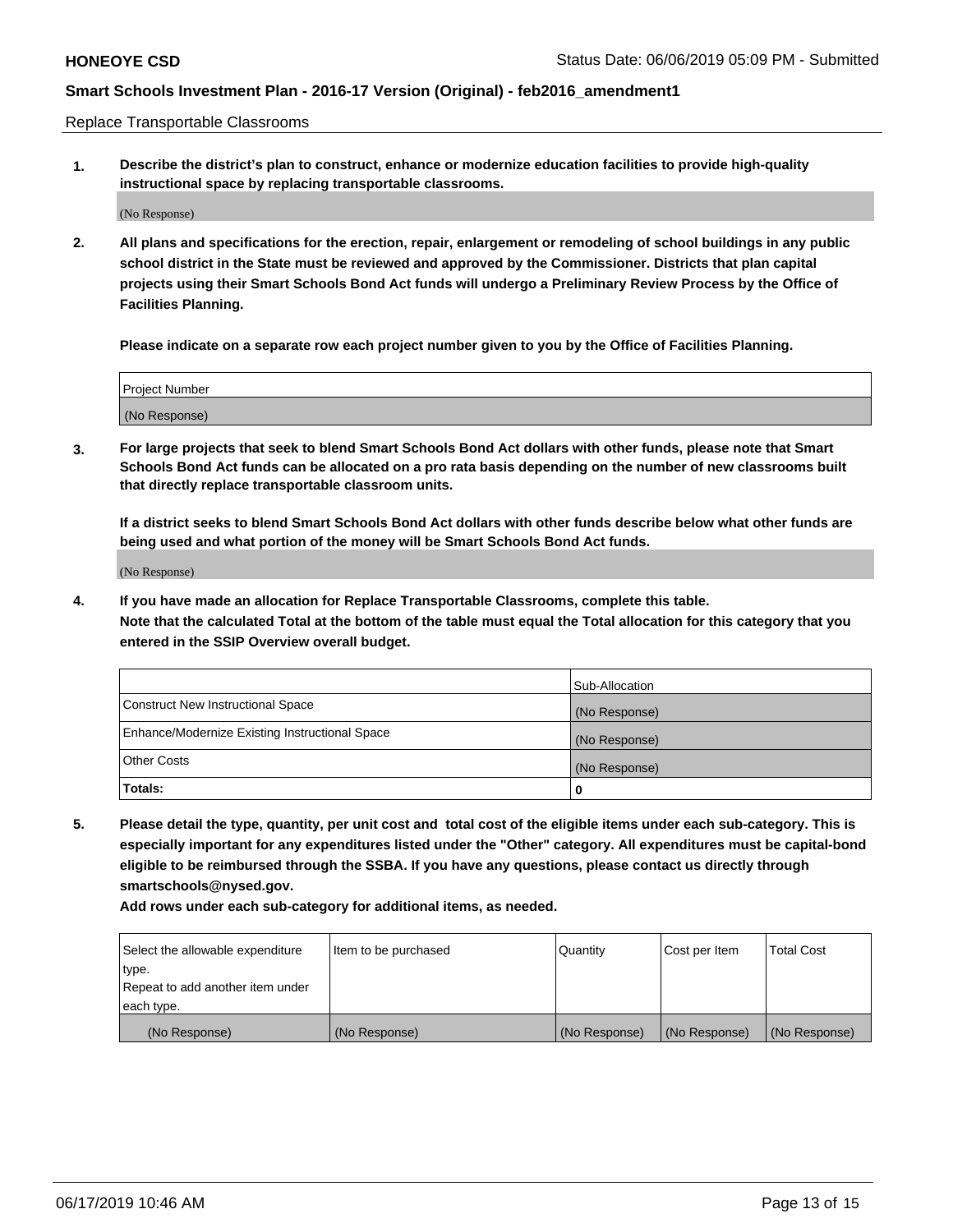High-Tech Security Features

**1. Describe how you intend to use Smart Schools Bond Act funds to install high-tech security features in school buildings and on school campuses.**

(No Response)

**2. All plans and specifications for the erection, repair, enlargement or remodeling of school buildings in any public school district in the State must be reviewed and approved by the Commissioner. Districts that plan capital projects using their Smart Schools Bond Act funds will undergo a Preliminary Review Process by the Office of Facilities Planning.** 

**Please indicate on a separate row each project number given to you by the Office of Facilities Planning.**

| <b>Project Number</b> |  |
|-----------------------|--|
| (No Response)         |  |

- **3. Was your project deemed eligible for streamlined Review?**
	- Yes
	- $\square$  No
- **4. Include the name and license number of the architect or engineer of record.**

| <b>Name</b>   | License Number |
|---------------|----------------|
| (No Response) | (No Response)  |

**5. If you have made an allocation for High-Tech Security Features, complete this table.**

**Note that the calculated Total at the bottom of the table must equal the Total allocation for this category that you entered in the SSIP Overview overall budget.**

|                                                      | Sub-Allocation |
|------------------------------------------------------|----------------|
| Capital-Intensive Security Project (Standard Review) | (No Response)  |
| <b>Electronic Security System</b>                    | (No Response)  |
| <b>Entry Control System</b>                          | (No Response)  |
| Approved Door Hardening Project                      | (No Response)  |
| <b>Other Costs</b>                                   | (No Response)  |
| Totals:                                              | 0              |

**6. Please detail the type, quantity, per unit cost and total cost of the eligible items under each sub-category. This is especially important for any expenditures listed under the "Other" category. All expenditures must be capital-bond eligible to be reimbursed through the SSBA. If you have any questions, please contact us directly through smartschools@nysed.gov.**

| Select the allowable expenditure | Item to be purchased | <b>Quantity</b> | Cost per Item | Total Cost    |
|----------------------------------|----------------------|-----------------|---------------|---------------|
| type.                            |                      |                 |               |               |
| Repeat to add another item under |                      |                 |               |               |
| each type.                       |                      |                 |               |               |
| (No Response)                    | (No Response)        | (No Response)   | (No Response) | (No Response) |